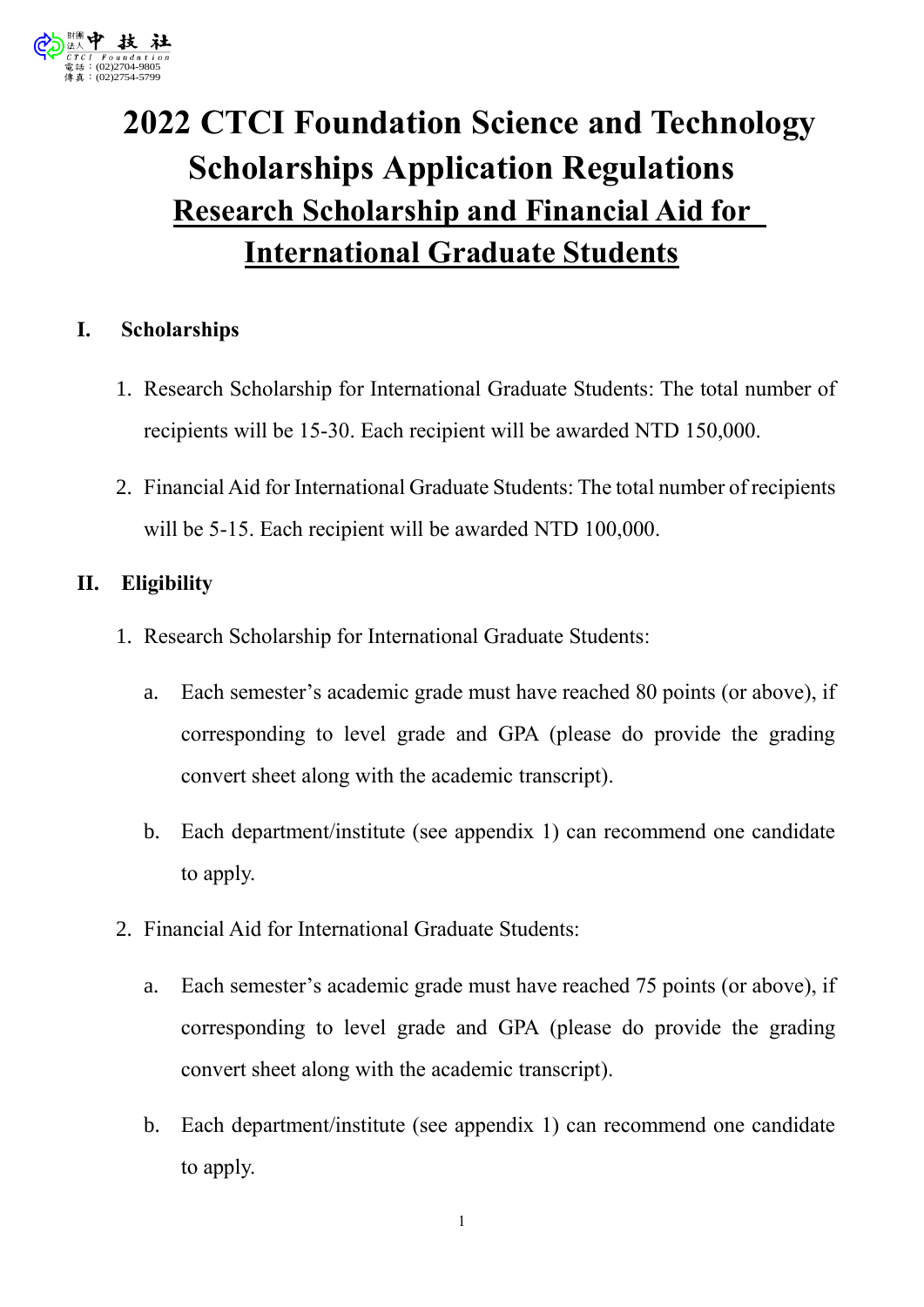## **III. Application process**

1. The required appendix of application

**The Research Scholarship for International Graduate Students** 

- A. General information
	- a. Department/Institute Recommendation Form
	- b. Individual Information Form
	- c. A copy of student ID card, ROC (Taiwan) Resident Certificate (both front and back) and passport (photo page)
	- d. Original transcript of academic records for each institutional semester (Chinese or English)
	- e. Autobiography (Chinese or English)
	- f. At least one recommendation letter from advisors or other professors
- B. Research abstracts and preliminary results
- C. Description of accomplishments
	- a. Participation in research projects, programs, application software etc.
	- b. The detailed information for important journal publications
	- c. Certificates, licenses, awards, patents, etc.
	- d. Applications and contributions to industry, society, science and technology
- D. Other support documents

 $\blacksquare$  The Financial Aid for International Graduate Students

## A. General information

- a. Department/Institute Recommendation Form
- b. Individual Information Form
- c. A copy of student ID card, ROC (Taiwan) Resident Certificate (both front and back) and passport (photo page)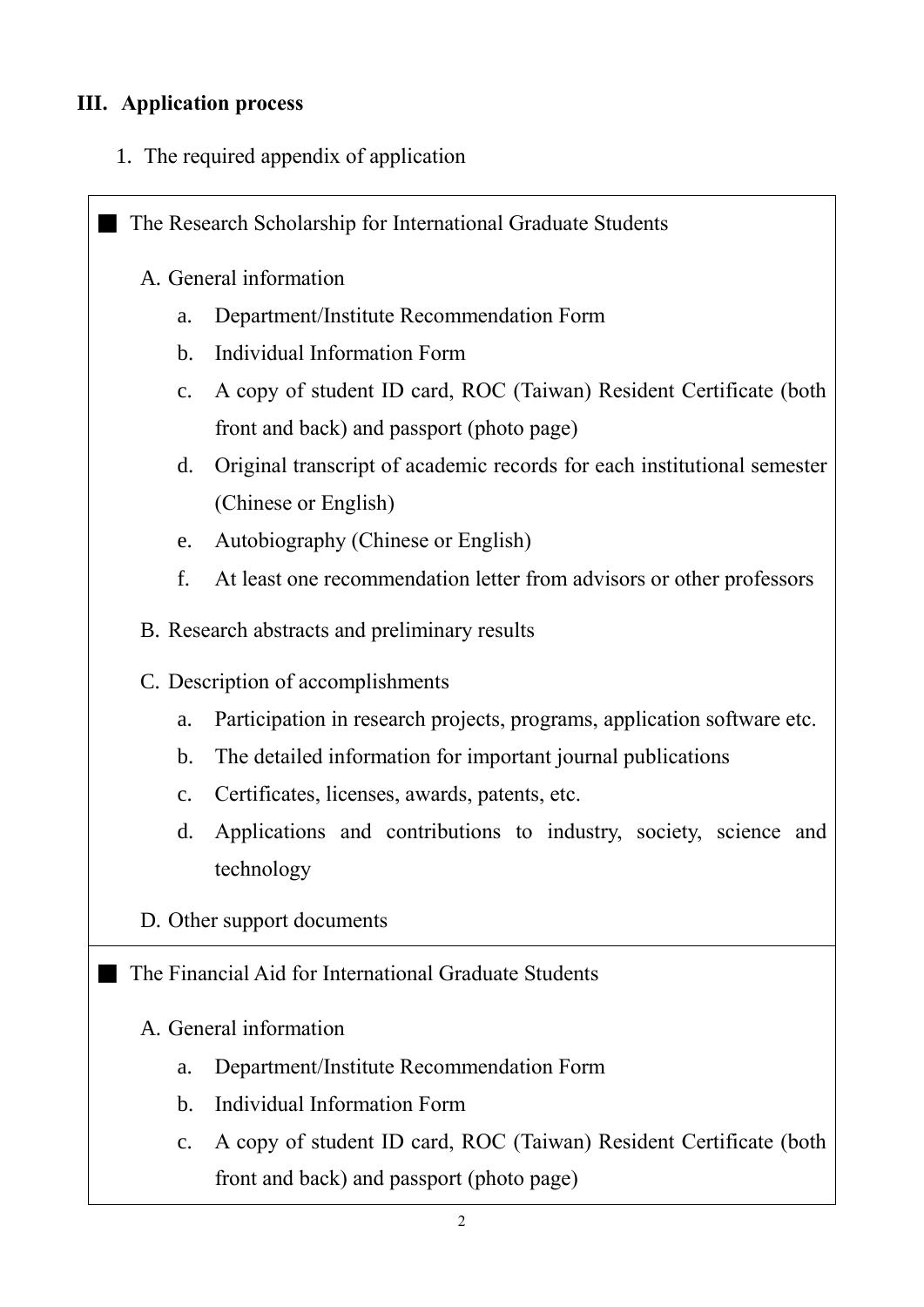- d. Original transcript of academic records for each institutional semester (Chinese or English)
- e. Autobiography (Chinese or English)
- f. At least one recommendation letter from advisors or other professors Note: Advisor should describe detailed for the necessarily of financial support to complete applicant's research.
- g. List of grants/scholarships received from ROC (Taiwan) government or school
- B. Research abstracts and preliminary results
- C. Description of accomplishments
	- a. Participation in research projects, programs, application software, etc.
	- b. The detailed information for important journal publications
	- c. Certificates, licenses, awards, patents, etc.
	- d. Applications and contributions to industry, society, science and technology
- D. Other support documents

## 2. Application:

| Application<br>process | Applicant                                                                                                                                 | Department/Institute Staff |
|------------------------|-------------------------------------------------------------------------------------------------------------------------------------------|----------------------------|
| Online<br>registration | To fill out general information and<br>upload.<br>Chinese URL:<br>http://www.ctci.org.tw/<br>English URL:<br>http://www.ctci.org.tw/8831/ | None                       |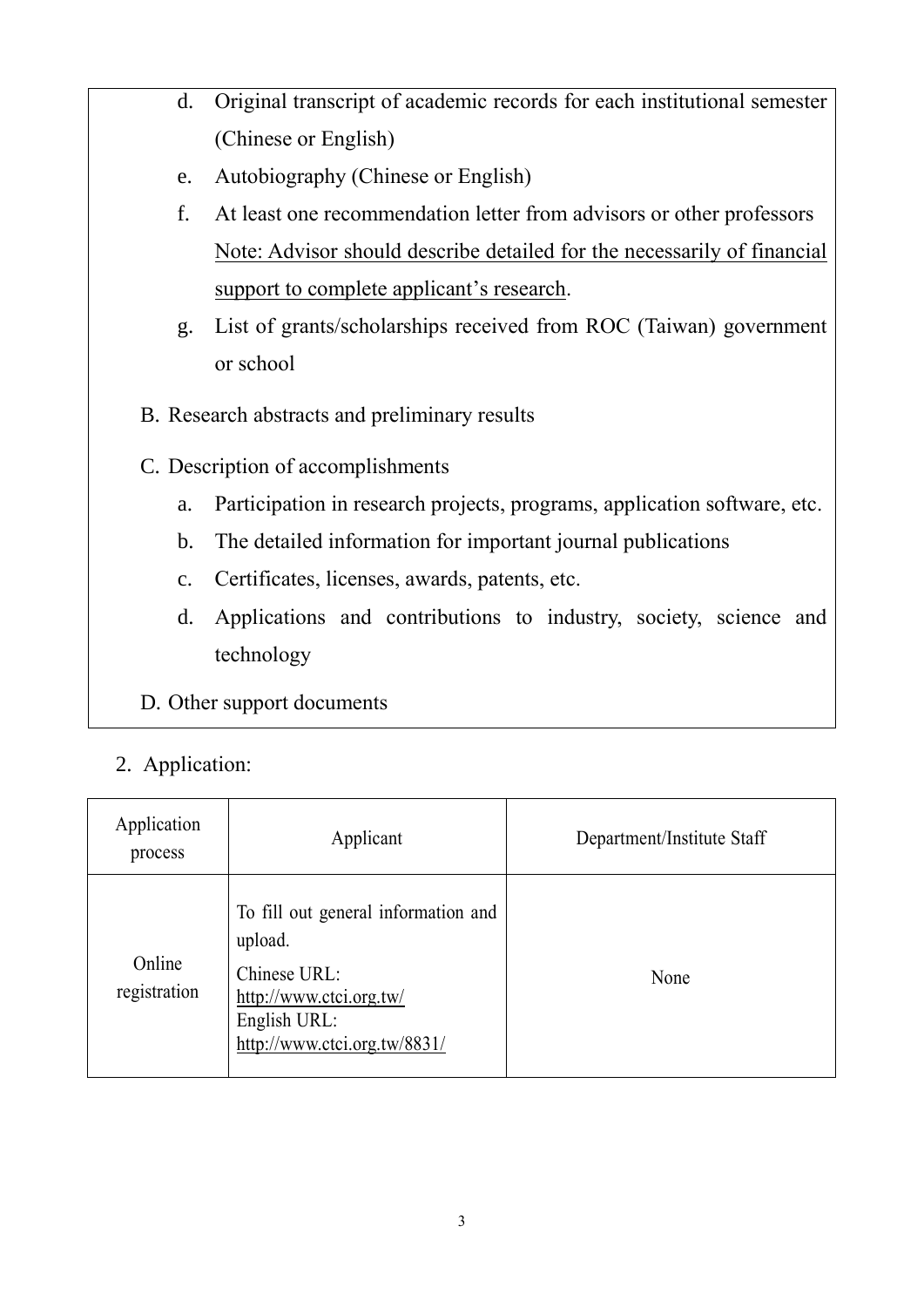| Departmental<br>recommendation | After online registration, the system<br>will generate a collection of PDF<br>files. Applicants need to download,<br>print out, and provide it to the<br>department/institute for selection<br>procedures. | a. Department/Institute conducts selection<br>procedures to select recommended<br>candidate.<br>b. Whether Research Scholarship<br>for<br>International Graduate<br>Students<br>or<br>Financial Aid for International Graduate<br>Students, each department/institute can<br>only recommend one candidate to apply.                                                                                                                            |
|--------------------------------|------------------------------------------------------------------------------------------------------------------------------------------------------------------------------------------------------------|------------------------------------------------------------------------------------------------------------------------------------------------------------------------------------------------------------------------------------------------------------------------------------------------------------------------------------------------------------------------------------------------------------------------------------------------|
|                                |                                                                                                                                                                                                            | c. The staff of the department/institute<br>prepares hard copy documents of the<br>applicant, including:<br>Department/Institute<br><b>Recommendation Form</b><br>Individual Information Form<br>■ Original Transcript for each semester<br>Recommendation letter<br>Note: The applicant of Financial Aid<br>must submit the hard copy document of<br>the "list of grants/scholarships received<br>from ROC (Taiwan) government or<br>school". |
| Sending<br>applications        | CTCI Foundation will not accept<br>any individual applications.                                                                                                                                            | Documents<br><b>CTCI</b><br>be<br>must<br>sent<br>to<br>Foundation through the school uniformly.                                                                                                                                                                                                                                                                                                                                               |

- 3. Application deadline, written documents sending address
	- a. Application deadline: From July  $1<sup>st</sup>$  to September  $15<sup>th</sup>$ , 2022 (When the application due date falls on a weekend or holiday, the application deadline is postponed to the next business day. Postmarked overdue will not be accepted.)
	- b. Mail Address: 8F., No. 97, Sec. 2, Dunhua S. Rd., Da'an Dist., Taipei City 106, Attn. Miss Chen; Email: ivychen@email.ctci.org.tw; Phone: (02) 2704- 9805 ext. 77 (106 台北市大安區敦化南路 2 段 97 號 8 樓陳小姐收)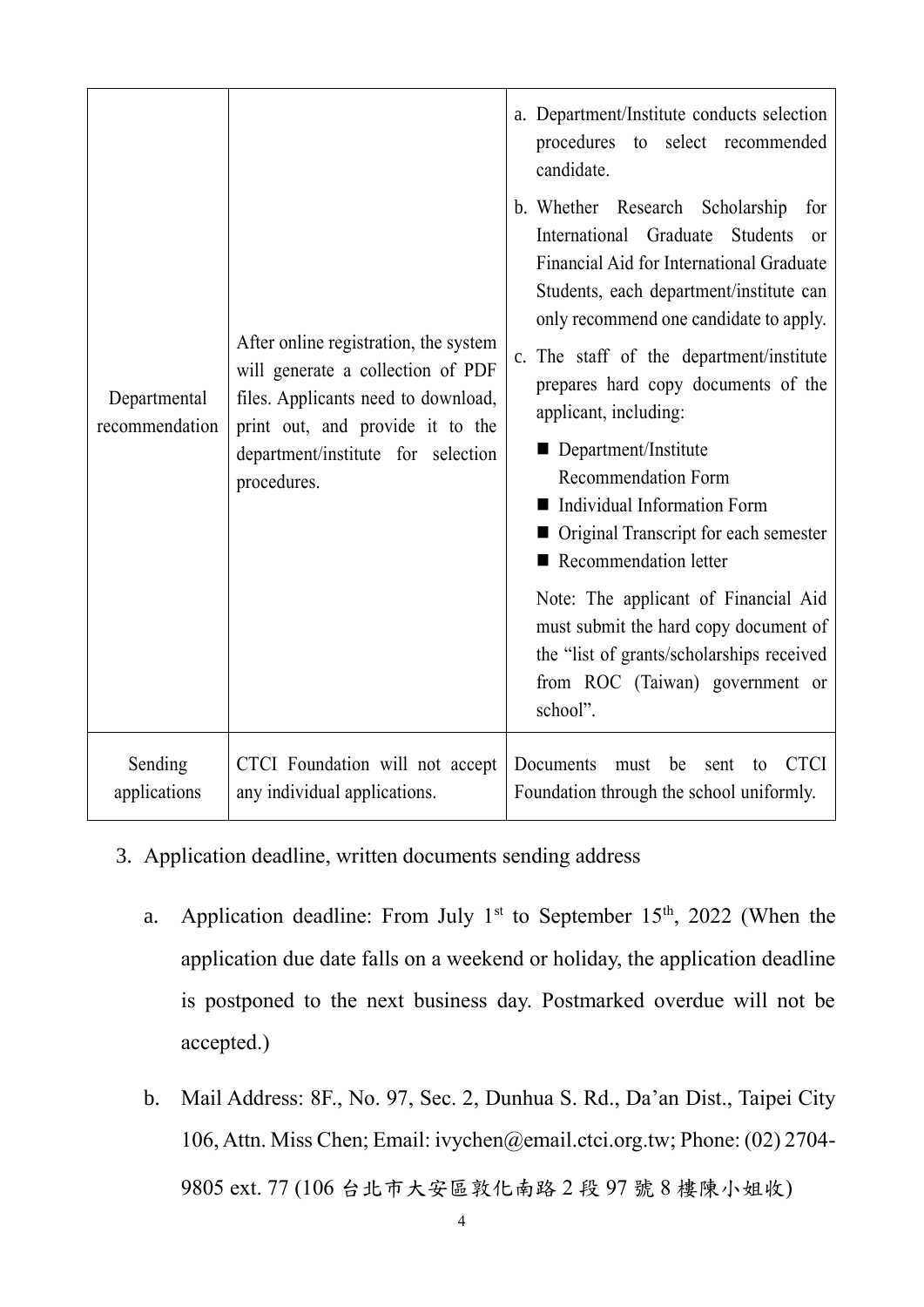#### 4. Reminder

- a. Graduated students who want to apply for scholarships must have proof of semester registration before graduation.
- b. If recipients who win the CTCI Foundation Science and Technology Scholarship or any other civil institution's scholarship in the same academic year (except your university or governmental institutions), must notify CTCI Foundation honestly, and choose only one scholarship for acceptance. If there is any violation, awarded scholarships would be asked to return.
- c. Based on the purpose of broad distribution of resources, scholarships must not be repeatedly given to past recipients, but Financial aid is not included in this term.
- d. The personal data you provide will only be used by the CTCI Foundation scholarships review panel. The application materials will not be returned to the applicant under any circumstances.

#### **IV. Review process**

- 1. The review panel will be consisted of CTCI Foundation's directors of departments whose background are science and engineering related fields, and invited professors and experts from universities and industries.
- 2. Assessment methods
	- (1) The Research Scholarship for International Graduate Students: Qualifying review and documentary review.
	- (2) The Financial Aid for International Graduate Students: Qualifying review and documentary review.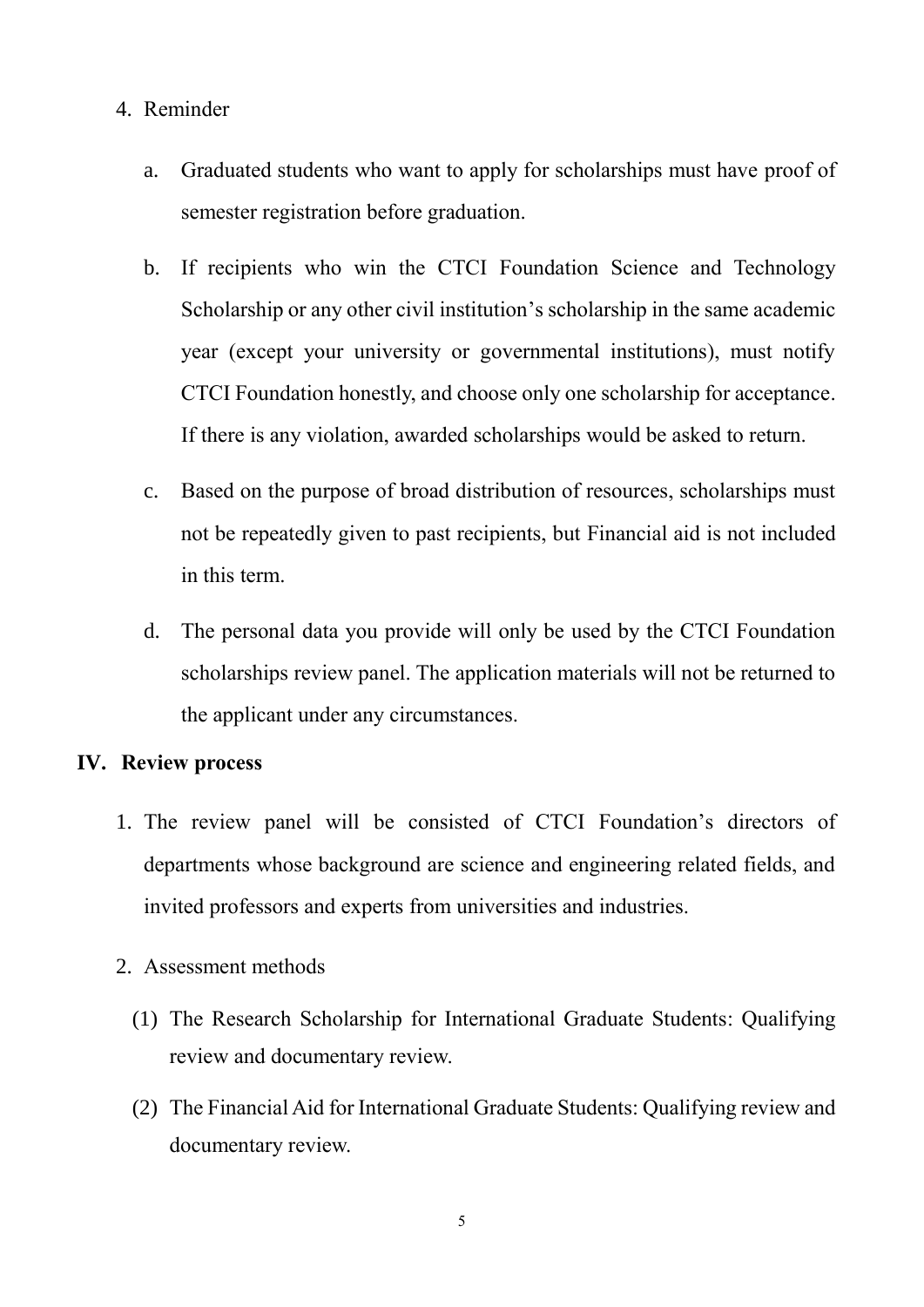- 3. Assessment principles
	- (1) The Research Scholarship for International Graduate Students: Research performance and potential for future development and contribution.
	- (2) The Financial Aid for International Graduate Students: Financial demand for finishing education.
- 4. Assessment criteria
- **The Research Scholarship for International Graduate Students**

| Review content                    |                                                           |     |
|-----------------------------------|-----------------------------------------------------------|-----|
| (1) Academic performance          |                                                           | 10% |
| (2) Research thesis/dissertation  |                                                           |     |
| A.                                | Feasibility of research proposal (research structure,     |     |
|                                   | methodology, and references).                             |     |
| <b>B.</b>                         | Prospective contributions to the development<br>and       |     |
|                                   | application of technology.                                | 60% |
| $\mathcal{C}$ .                   | Preliminary study results (including conference papers    |     |
|                                   | and journal papers).                                      |     |
| D.                                | Applications and contributions to industry, society,      |     |
|                                   | science and technology.                                   |     |
| (3) Other outstanding performance |                                                           |     |
| A.                                | Participation in research projects, programs, application |     |
|                                   | software, etc.                                            |     |
| <b>B.</b>                         | Domestic and international competition results            | 30% |
| C.                                | Other supporting documents that highlight research        |     |
|                                   | results                                                   |     |